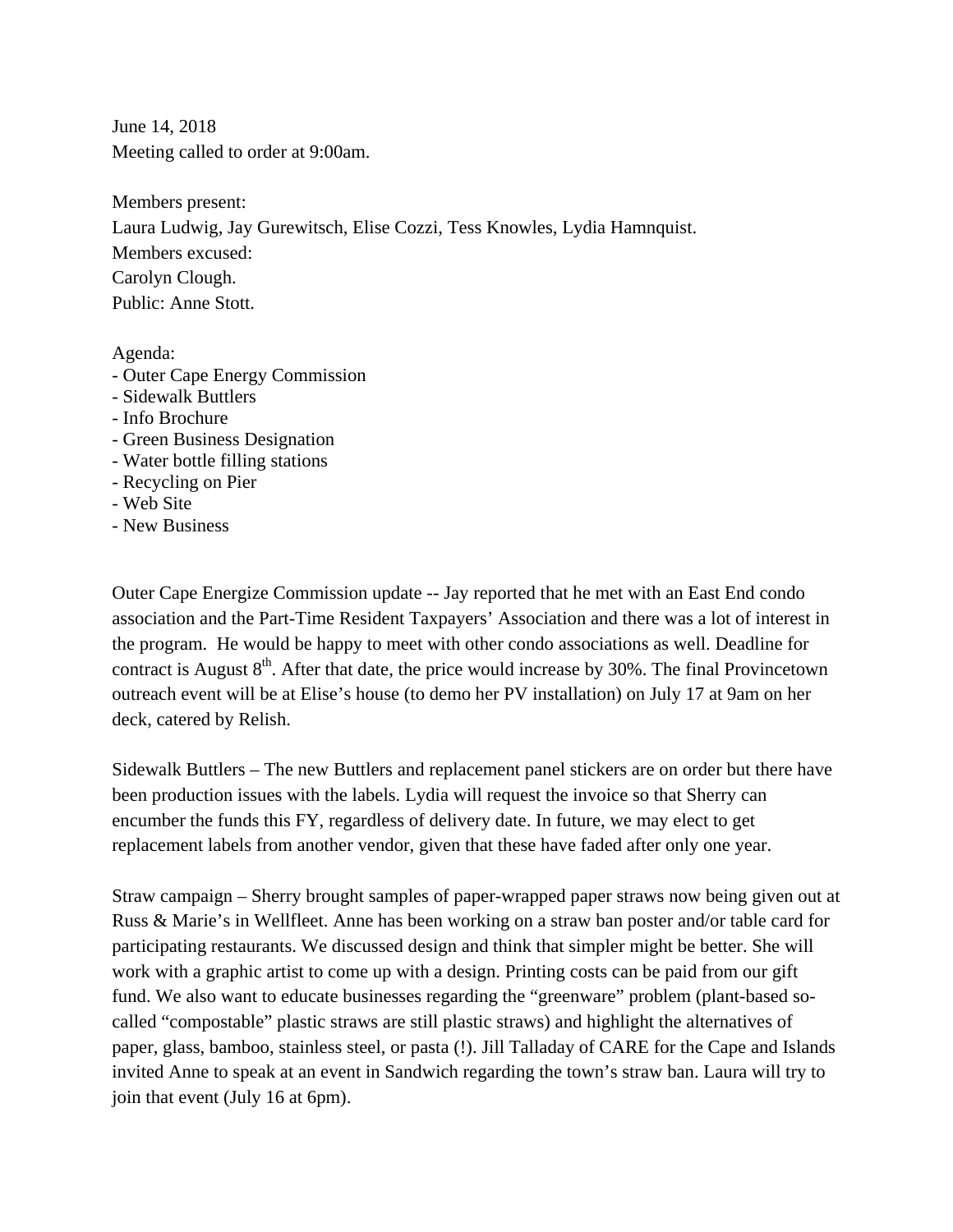Carnival parade -- Anne registered us for the parade and will be reimbursed by RREC. Lydia confirmed that we have a truck and/or trailer from Raf. Laura spoke w/ Carolyn Clough who said she would be willing to work on the float with Anne's help organizing. Laura suggested reaching out to CCS to join forces on a joint float.

Water bottle filling stations – Sherry reported that a location was chosen to install an outdoor bottle filling station (without bubbler) in between the two restrooms on the pier. Funds remaining after that installation will go toward the West End Playground station, co-sponsored by the Rec Department.

Recycling info brochure – we'd like to clarify what goes in the bin and hand out at the transfer station. Casella (our recycling handler) has a succinct brochure; Sherry will ask about getting copies or a template to copy. Jay said the town's tourism website is getting updated and will include recycling info.

Green Business – Elise reached out to Pam Anderson at the Community Development Program. Only 6 businesses in Provincetown are "Level 1 Green Certified" but another opportunity will be offered in the fall. A Green sticker is awarded upon completion of the workshop.

Recycling on Pier – Sherry is working w/ Rex and Rich to help figure out how to prevent boaters from dumping their household trash in the public bins. There is a regulation against that practice.

Composting – Laura reported that Yarmouth is working on a multi-million dollar regional anaerobic digester that would accept commercial food waste along with septage. Many restaurants in town have expressed interest in having a local place to dump their food scraps. Tess is meeting with Elspeth Hay to work on a solution.

Covered containers – The Board of Health recently approved a regulation regarding covered curbside containers. The transition will occur gradually away from blue bins to closed 32-gal barrels with recycling stickers. We will post info on FB.

Social media posting policy – For businesses who've switched to non-plastic items and engaged in other waste reduction initiatives, we'd like to be able to publicly thank them. Jay moved that it be an RREC policy to mention businesses on Facebook (without officially endorsing them) who've engaged in waste reduction efforts or who follow a town policy on recycling. Elise seconded and all were in favor.

Laura announced with regret that she will step down from the committee due to family medical issues.